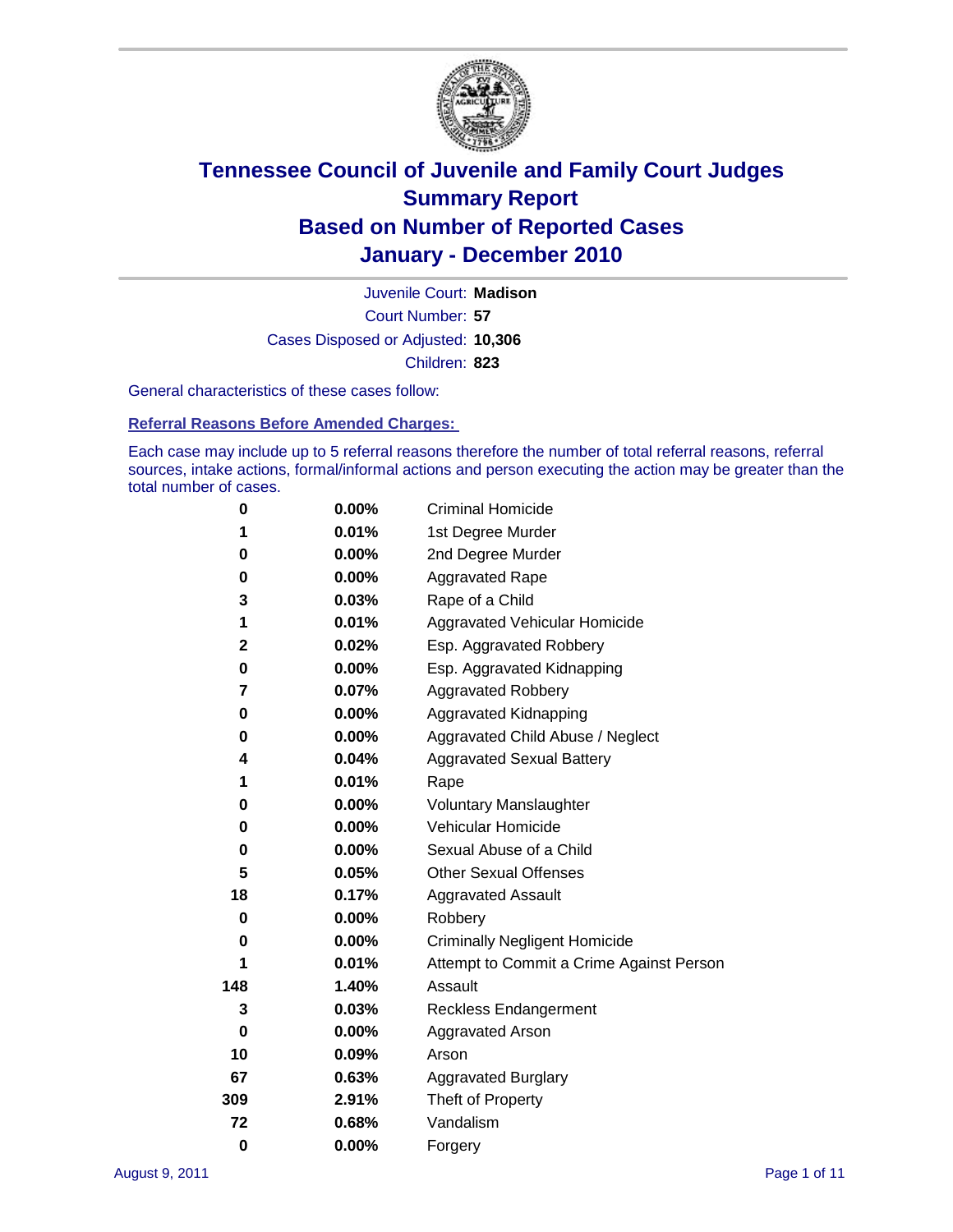

Court Number: **57** Juvenile Court: **Madison** Cases Disposed or Adjusted: **10,306** Children: **823**

#### **Referral Reasons Before Amended Charges:**

Each case may include up to 5 referral reasons therefore the number of total referral reasons, referral sources, intake actions, formal/informal actions and person executing the action may be greater than the total number of cases.

| 0              | 0.00%    | <b>Worthless Checks</b>                                     |
|----------------|----------|-------------------------------------------------------------|
| 1              | 0.01%    | Illegal Possession / Fraudulent Use of Credit / Debit Cards |
| 13             | 0.12%    | <b>Burglary</b>                                             |
| 3              | 0.03%    | Unauthorized Use of a Vehicle                               |
| 0              | $0.00\%$ | <b>Cruelty to Animals</b>                                   |
| $\bf{0}$       | $0.00\%$ | Sale of Controlled Substances                               |
| 23             | 0.22%    | <b>Other Drug Offenses</b>                                  |
| 70             | 0.66%    | Possession of Controlled Substances                         |
| 1              | 0.01%    | <b>Criminal Attempt</b>                                     |
| 14             | 0.13%    | Carrying Weapons on School Property                         |
| 21             | 0.20%    | Unlawful Carrying / Possession of a Weapon                  |
| 24             | 0.23%    | <b>Evading Arrest</b>                                       |
| $\mathbf{2}$   | 0.02%    | Escape                                                      |
| 3              | 0.03%    | Driving Under Influence (DUI)                               |
| 22             | 0.21%    | Possession / Consumption of Alcohol                         |
| 27             | 0.25%    | Resisting Stop, Frisk, Halt, Arrest or Search               |
| $\mathbf 0$    | $0.00\%$ | <b>Aggravated Criminal Trespass</b>                         |
| 11             | 0.10%    | Harassment                                                  |
| $\bf{0}$       | 0.00%    | Failure to Appear                                           |
| 1              | 0.01%    | Filing a False Police Report                                |
| 8              | 0.08%    | Criminal Impersonation                                      |
| 175            | 1.65%    | <b>Disorderly Conduct</b>                                   |
| 37             | 0.35%    | <b>Criminal Trespass</b>                                    |
| $\overline{7}$ | 0.07%    | <b>Public Intoxication</b>                                  |
| 0              | $0.00\%$ | Gambling                                                    |
| 29             | 0.27%    | <b>Traffic</b>                                              |
| 1              | 0.01%    | <b>Local Ordinances</b>                                     |
| 3              | 0.03%    | Violation of Wildlife Regulations                           |
| 0              | $0.00\%$ | Contempt of Court                                           |
| 1              | 0.01%    | Violation of Probation                                      |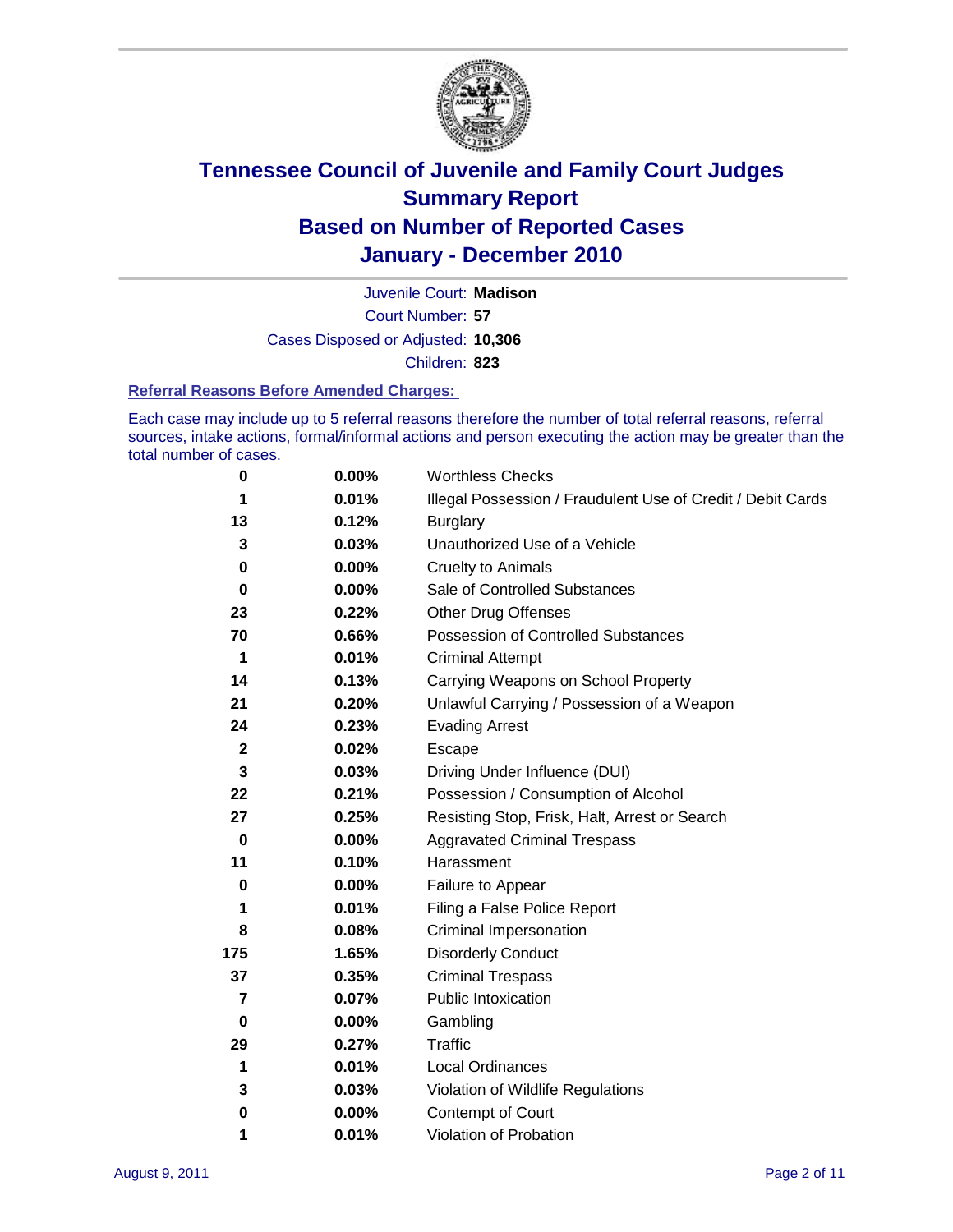

Court Number: **57** Juvenile Court: **Madison** Cases Disposed or Adjusted: **10,306** Children: **823**

#### **Referral Reasons Before Amended Charges:**

Each case may include up to 5 referral reasons therefore the number of total referral reasons, referral sources, intake actions, formal/informal actions and person executing the action may be greater than the total number of cases.

| 0      | 0.00%    | Violation of Aftercare                 |
|--------|----------|----------------------------------------|
| 50     | 0.47%    | <b>Unruly Behavior</b>                 |
| 4      | 0.04%    | Truancy                                |
| 53     | 0.50%    | In-State Runaway                       |
| 0      | $0.00\%$ | Out-of-State Runaway                   |
| 22     | 0.21%    | Possession of Tobacco Products         |
| 3      | 0.03%    | Violation of a Valid Court Order       |
| 1      | 0.01%    | <b>Violation of Curfew</b>             |
| 0      | 0.00%    | <b>Sexually Abused Child</b>           |
| 0      | 0.00%    | <b>Physically Abused Child</b>         |
| 0      | 0.00%    | Dependency / Neglect                   |
| 0      | 0.00%    | <b>Termination of Parental Rights</b>  |
| 0      | 0.00%    | <b>Violation of Pretrial Diversion</b> |
| 0      | 0.00%    | Violation of Informal Adjustment       |
| 0      | 0.00%    | <b>Judicial Review</b>                 |
| 9,288  | 87.56%   | <b>Administrative Review</b>           |
| 0      | 0.00%    | <b>Foster Care Review</b>              |
| 0      | 0.00%    | Custody                                |
| 1      | 0.01%    | Visitation                             |
| 0      | 0.00%    | Paternity / Legitimation               |
| 0      | 0.00%    | <b>Child Support</b>                   |
| 0      | 0.00%    | <b>Request for Medical Treatment</b>   |
| 0      | 0.00%    | <b>Consent to Marry</b>                |
| 36     | 0.34%    | Other                                  |
| 10,607 | 100.00%  | <b>Total Referrals</b>                 |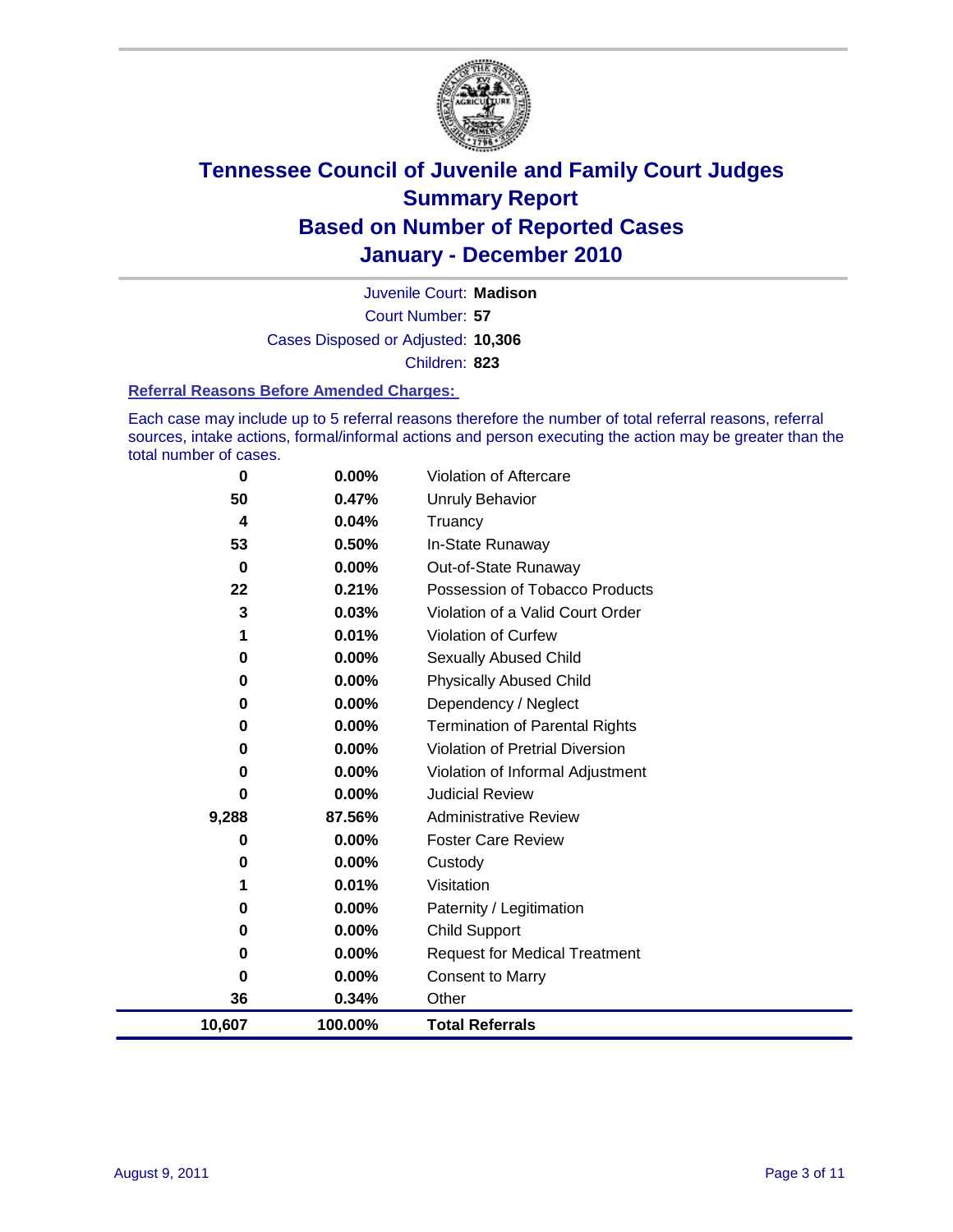

| 10,607                     | 100.00%                            | <b>Total Referral Sources</b>     |  |  |  |
|----------------------------|------------------------------------|-----------------------------------|--|--|--|
| 0                          | $0.00\%$                           | Other                             |  |  |  |
| 0                          | $0.00\%$                           | Unknown                           |  |  |  |
| 0                          | $0.00\%$                           | Hospital                          |  |  |  |
| 0                          | 0.00%                              | Child & Parent                    |  |  |  |
| 1                          | 0.01%                              | Victim                            |  |  |  |
| 26                         | 0.25%                              | <b>Other Court</b>                |  |  |  |
| $\mathbf{2}$               | 0.02%                              | Social Agency                     |  |  |  |
| 9,286                      | 87.55%                             | <b>Court Staff</b>                |  |  |  |
| 0                          | $0.00\%$                           | <b>District Attorney's Office</b> |  |  |  |
| 1                          | 0.01%                              | <b>Other State Department</b>     |  |  |  |
| 14                         | 0.13%                              | <b>DCS</b>                        |  |  |  |
| 0                          | 0.00%                              | <b>CSA</b>                        |  |  |  |
| 4                          | 0.04%                              | School                            |  |  |  |
| 0                          | $0.00\%$                           | Self                              |  |  |  |
| 9                          | 0.08%                              | <b>Relatives</b>                  |  |  |  |
| 85                         | 0.80%                              | Parents                           |  |  |  |
| 1,179                      | 11.12%                             | <b>Law Enforcement</b>            |  |  |  |
| <b>Referral Sources: 1</b> |                                    |                                   |  |  |  |
|                            |                                    | Children: 823                     |  |  |  |
|                            | Cases Disposed or Adjusted: 10,306 |                                   |  |  |  |
| Court Number: 57           |                                    |                                   |  |  |  |
| Juvenile Court: Madison    |                                    |                                   |  |  |  |
|                            |                                    |                                   |  |  |  |

### **Age of Child at Referral: 2**

| 823 | 100.00% | <b>Total Child Count</b> |
|-----|---------|--------------------------|
| 0   | 0.00%   | <b>Unknown</b>           |
| 1   | 0.12%   | Ages 19 and Over         |
| 223 | 27.10%  | Ages 17 through 18       |
| 340 | 41.31%  | Ages 15 through 16       |
| 190 | 23.09%  | Ages 13 through 14       |
| 52  | 6.32%   | Ages 11 through 12       |
| 17  | 2.07%   | Ages 10 and Under        |
|     |         |                          |

<sup>1</sup> If different than number of Referral Reasons (10607), verify accuracy of your court's data.

<sup>2</sup> One child could be counted in multiple categories, verify accuracy of your court's data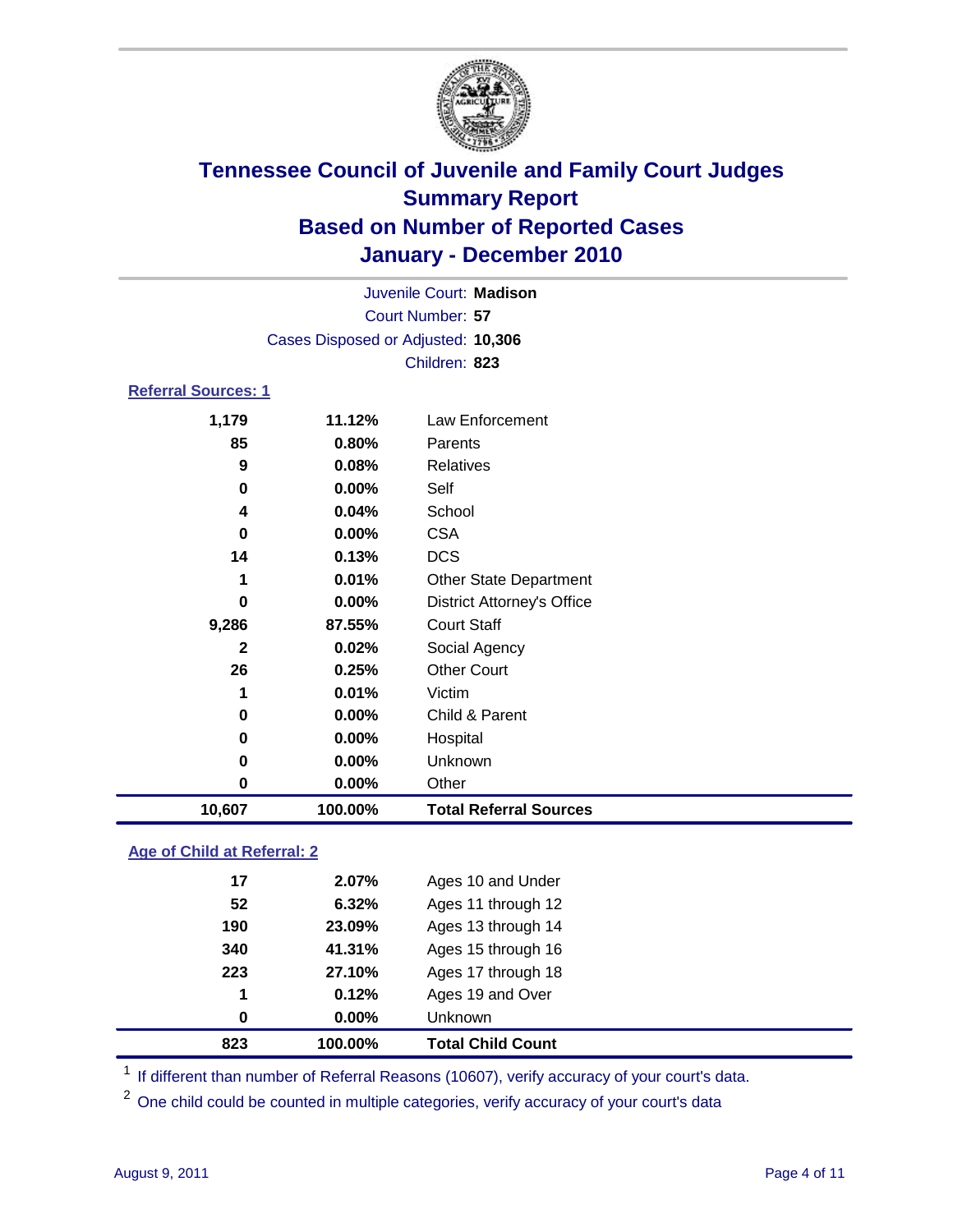

| Juvenile Court: Madison                 |                                    |                          |  |  |  |
|-----------------------------------------|------------------------------------|--------------------------|--|--|--|
| Court Number: 57                        |                                    |                          |  |  |  |
|                                         | Cases Disposed or Adjusted: 10,306 |                          |  |  |  |
|                                         |                                    | Children: 823            |  |  |  |
| Sex of Child: 1                         |                                    |                          |  |  |  |
| 511                                     | 62.09%                             | Male                     |  |  |  |
| 312                                     | 37.91%                             | Female                   |  |  |  |
| $\mathbf 0$                             | 0.00%                              | Unknown                  |  |  |  |
| 823                                     | 100.00%                            | <b>Total Child Count</b> |  |  |  |
| Race of Child: 1                        |                                    |                          |  |  |  |
| 235                                     | 28.55%                             | White                    |  |  |  |
| 587                                     | 71.32%                             | African American         |  |  |  |
| 0                                       | 0.00%                              | Native American          |  |  |  |
| $\bf{0}$                                | 0.00%                              | Asian                    |  |  |  |
| 1                                       | 0.12%                              | Mixed                    |  |  |  |
| $\mathbf 0$                             | 0.00%                              | Unknown                  |  |  |  |
| 823                                     | 100.00%                            | <b>Total Child Count</b> |  |  |  |
| <b>Hispanic Origin: 1</b>               |                                    |                          |  |  |  |
| 14                                      | 1.70%                              | Yes                      |  |  |  |
| 808                                     | 98.18%                             | <b>No</b>                |  |  |  |
| 1                                       | 0.12%                              | Unknown                  |  |  |  |
| 823                                     | 100.00%                            | <b>Total Child Count</b> |  |  |  |
| <b>School Enrollment of Children: 1</b> |                                    |                          |  |  |  |
| 794                                     | 96.48%                             | Yes                      |  |  |  |
| 29                                      | 3.52%                              | No                       |  |  |  |
| $\mathbf 0$                             | 0.00%                              | Unknown                  |  |  |  |
| 823                                     | 100.00%                            | <b>Total Child Count</b> |  |  |  |

One child could be counted in multiple categories, verify accuracy of your court's data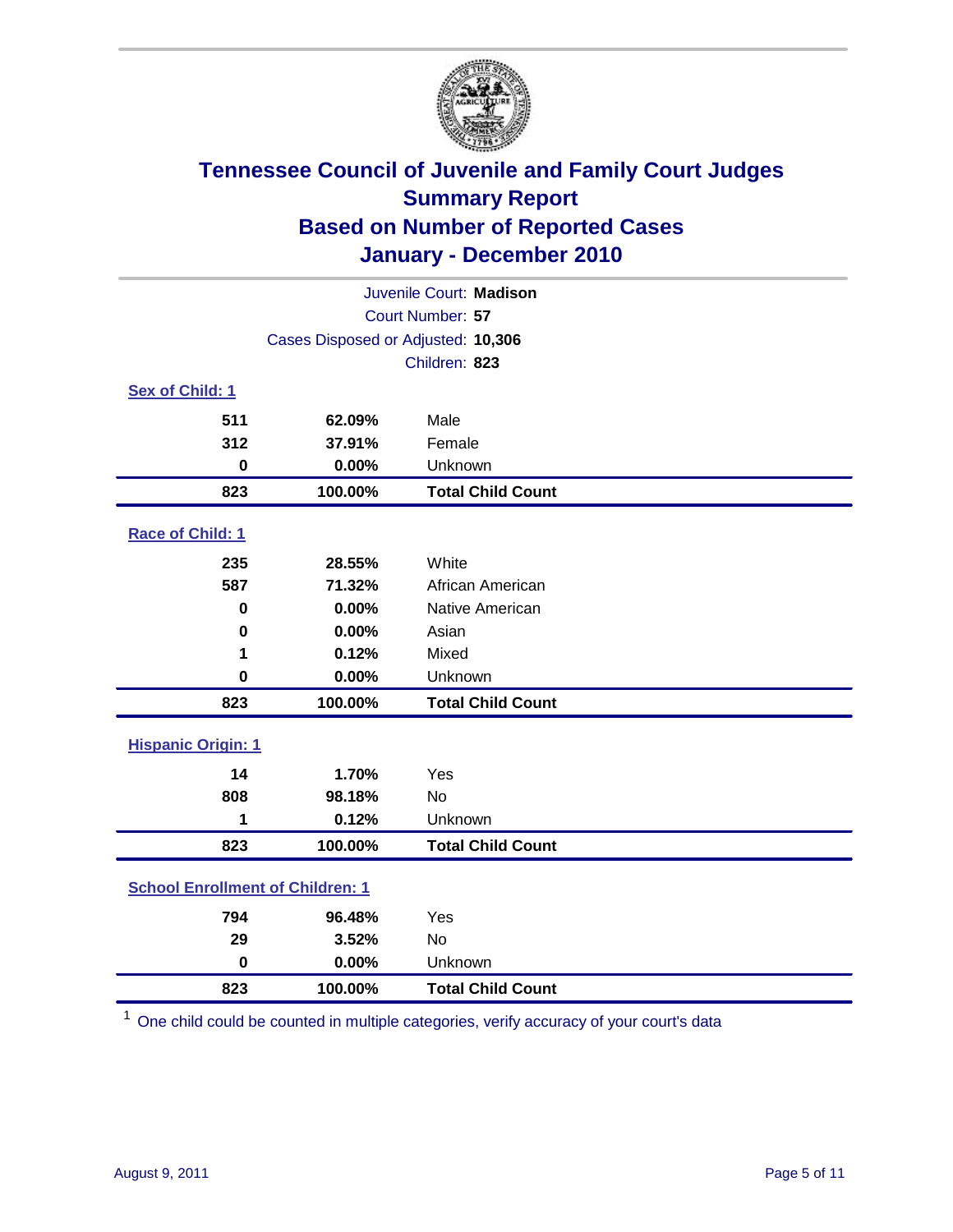

Court Number: **57** Juvenile Court: **Madison** Cases Disposed or Adjusted: **10,306** Children: **823**

### **Living Arrangement of Child at Time of Referral: 1**

| 823 | 100.00%       | <b>Total Child Count</b>     |
|-----|---------------|------------------------------|
|     | 0.12%<br>1    | Other                        |
|     | 0<br>$0.00\%$ | Unknown                      |
|     | 1<br>0.12%    | Independent                  |
|     | $0.00\%$<br>0 | In an Institution            |
|     | 21<br>2.55%   | In a Residential Center      |
|     | 5<br>0.61%    | In a Group Home              |
|     | 13<br>1.58%   | With Foster Family           |
|     | 0.49%<br>4    | With Adoptive Parents        |
|     | 59<br>7.17%   | <b>With Relatives</b>        |
|     | 31<br>3.77%   | With Father                  |
| 489 | 59.42%        | With Mother                  |
|     | 8.26%<br>68   | With Mother and Stepfather   |
|     | 11<br>1.34%   | With Father and Stepmother   |
| 120 | 14.58%        | With Both Biological Parents |
|     |               |                              |

### **Type of Detention: 2**

| 10,306           | 100.00%  | <b>Total Detention Count</b> |
|------------------|----------|------------------------------|
| $\boldsymbol{0}$ | $0.00\%$ | Other                        |
| 9,509            | 92.27%   | Does Not Apply               |
| 0                | $0.00\%$ | Unknown                      |
| 0                | 0.00%    | <b>Psychiatric Hospital</b>  |
| 0                | 0.00%    | Jail - No Separation         |
| 0                | $0.00\%$ | Jail - Partial Separation    |
| 0                | 0.00%    | Jail - Complete Separation   |
| 797              | 7.73%    | Juvenile Detention Facility  |
| 0                | $0.00\%$ | Non-Secure Placement         |
|                  |          |                              |

<sup>1</sup> One child could be counted in multiple categories, verify accuracy of your court's data

<sup>2</sup> If different than number of Cases (10306) verify accuracy of your court's data.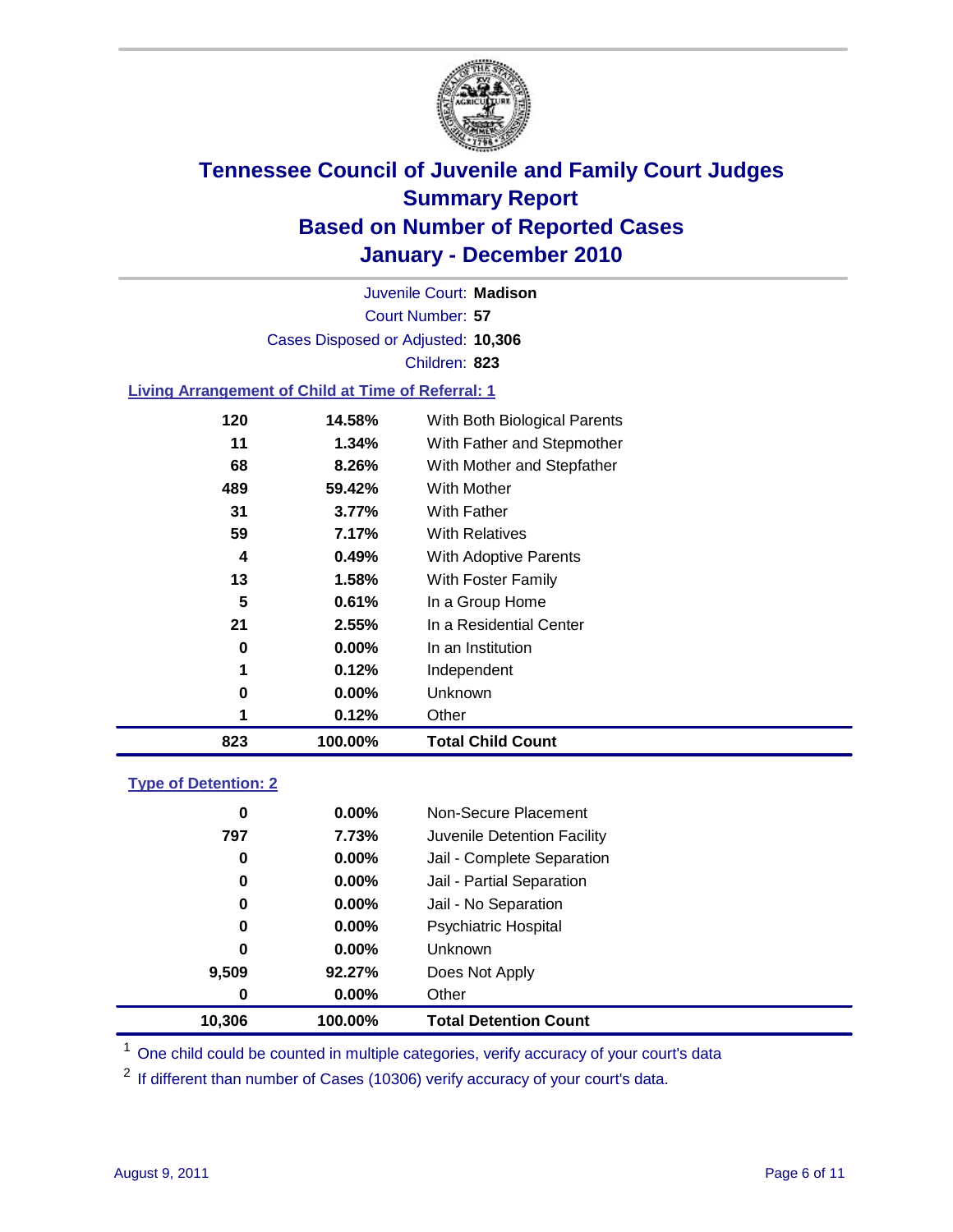

|                                                    | Juvenile Court: Madison                       |                                     |  |  |  |
|----------------------------------------------------|-----------------------------------------------|-------------------------------------|--|--|--|
|                                                    | Court Number: 57                              |                                     |  |  |  |
|                                                    | Cases Disposed or Adjusted: 10,306            |                                     |  |  |  |
|                                                    |                                               | Children: 823                       |  |  |  |
| <b>Placement After Secure Detention Hearing: 1</b> |                                               |                                     |  |  |  |
| 774                                                | 7.51%<br>Returned to Prior Living Arrangement |                                     |  |  |  |
| 24                                                 | 0.23%                                         | Juvenile Detention Facility         |  |  |  |
| $\bf{0}$                                           | 0.00%                                         | Jail                                |  |  |  |
| 0                                                  | 0.00%                                         | Shelter / Group Home                |  |  |  |
| 0                                                  | 0.00%                                         | <b>Foster Family Home</b>           |  |  |  |
| 0                                                  | 0.00%                                         | Psychiatric Hospital                |  |  |  |
| ŋ                                                  | $0.00\%$                                      | Unknown                             |  |  |  |
| 9,508                                              | 92.26%                                        | Does Not Apply                      |  |  |  |
| 0                                                  | 0.00%                                         | Other                               |  |  |  |
| 10,306                                             | 100.00%                                       | <b>Total Placement Count</b>        |  |  |  |
| <b>Intake Actions: 2</b>                           |                                               |                                     |  |  |  |
|                                                    |                                               |                                     |  |  |  |
| 1,351                                              | 12.74%                                        | <b>Petition Filed</b>               |  |  |  |
| 0                                                  | 0.00%                                         | <b>Motion Filed</b>                 |  |  |  |
| 0                                                  | 0.00%                                         | <b>Citation Processed</b>           |  |  |  |
| 0                                                  | 0.00%                                         | Notification of Paternity Processed |  |  |  |
| 1                                                  | 0.01%                                         | Scheduling of Judicial Review       |  |  |  |
| 9,255                                              | 87.25%                                        | Scheduling of Administrative Review |  |  |  |
| 0                                                  | 0.00%                                         | Scheduling of Foster Care Review    |  |  |  |
| 0                                                  | 0.00%                                         | Unknown                             |  |  |  |
| 0                                                  | 0.00%                                         | Does Not Apply                      |  |  |  |
| 0                                                  | 0.00%                                         | Other                               |  |  |  |
| 10,607                                             | 100.00%                                       | <b>Total Intake Count</b>           |  |  |  |

<sup>1</sup> If different than number of Cases (10306) verify accuracy of your court's data.

<sup>2</sup> If different than number of Referral Reasons (10607), verify accuracy of your court's data.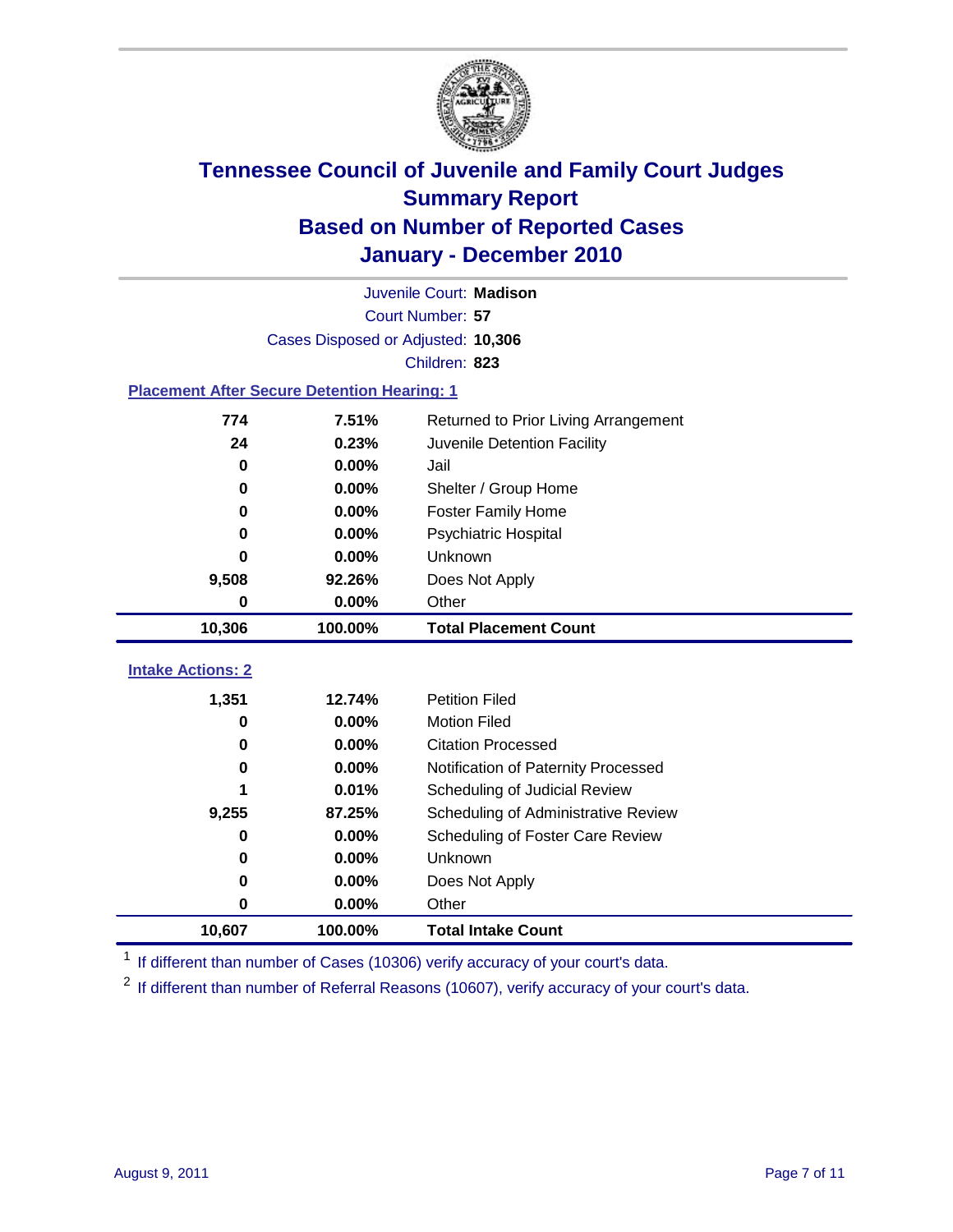

Court Number: **57** Juvenile Court: **Madison** Cases Disposed or Adjusted: **10,306** Children: **823**

### **Last Grade Completed by Child: 1**

| $\pmb{0}$                               | 0.00%   | Too Young for School     |  |
|-----------------------------------------|---------|--------------------------|--|
| 0                                       | 0.00%   | Preschool                |  |
| 0                                       | 0.00%   | Kindergarten             |  |
| $\mathbf 2$                             | 0.24%   | 1st Grade                |  |
| 4                                       | 0.49%   | 2nd Grade                |  |
| 5                                       | 0.61%   | 3rd Grade                |  |
| 5                                       | 0.61%   | 4th Grade                |  |
| 20                                      | 2.43%   | 5th Grade                |  |
| 58                                      | 7.05%   | 6th Grade                |  |
| 80                                      | 9.72%   | 7th Grade                |  |
| 46                                      | 5.59%   | 8th Grade                |  |
| 259                                     | 31.47%  | 9th Grade                |  |
| 148                                     | 17.98%  | 10th Grade               |  |
| 65                                      | 7.90%   | 11th Grade               |  |
| 4                                       | 0.49%   | 12th Grade               |  |
| 0                                       | 0.00%   | Non-Graded Special Ed    |  |
| 4                                       | 0.49%   | <b>GED</b>               |  |
| 5                                       | 0.61%   | Graduated                |  |
| 1                                       | 0.12%   | Never Attended School    |  |
| 113                                     | 13.73%  | Unknown                  |  |
| 4                                       | 0.49%   | Other                    |  |
| 823                                     | 100.00% | <b>Total Child Count</b> |  |
| <b>Enrolled in Special Education: 1</b> |         |                          |  |
|                                         |         |                          |  |
| 111                                     | 13.49%  | Yes                      |  |

| 823 | 100.00% | <b>Total Child Count</b> |
|-----|---------|--------------------------|
| 110 | 13.37%  | Unknown                  |
| 602 | 73.15%  | No                       |

One child could be counted in multiple categories, verify accuracy of your court's data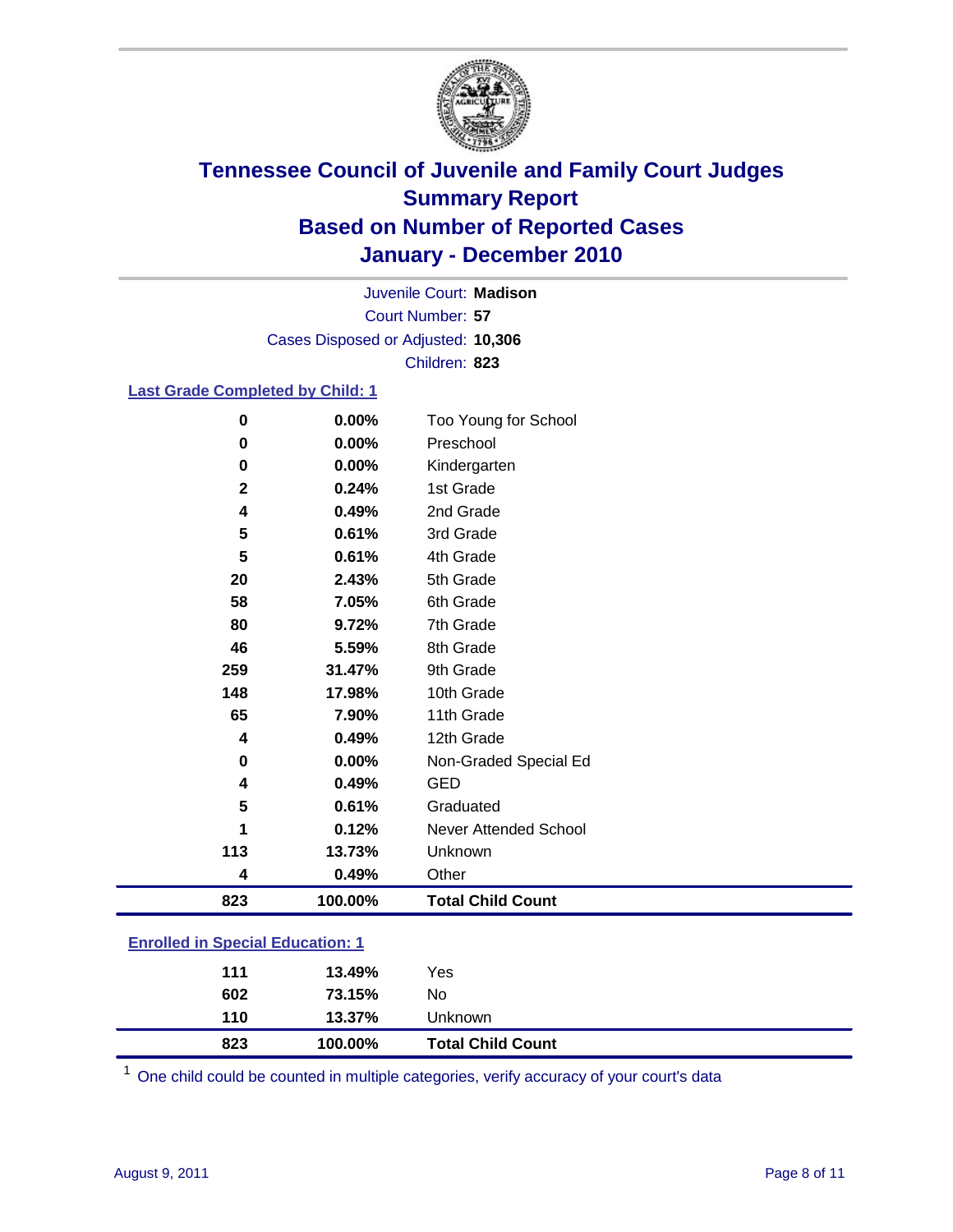

|                              | Juvenile Court: Madison            |                           |  |  |  |
|------------------------------|------------------------------------|---------------------------|--|--|--|
|                              | Court Number: 57                   |                           |  |  |  |
|                              | Cases Disposed or Adjusted: 10,306 |                           |  |  |  |
|                              | Children: 823                      |                           |  |  |  |
| <b>Action Executed By: 1</b> |                                    |                           |  |  |  |
| 1,196                        | 11.28%                             | Judge                     |  |  |  |
| 0                            | $0.00\%$                           | Magistrate                |  |  |  |
| 129                          | 1.22%                              | <b>YSO</b>                |  |  |  |
| 9,282                        | 87.51%                             | Other                     |  |  |  |
| 0                            | $0.00\%$                           | Unknown                   |  |  |  |
| 10,607                       | 100.00%                            | <b>Total Action Count</b> |  |  |  |

### **Formal / Informal Actions: 1**

| 305    | 2.88%    | Dismissed                                        |
|--------|----------|--------------------------------------------------|
| 0      | $0.00\%$ | Retired / Nolle Prosequi                         |
| 890    | 8.39%    | <b>Complaint Substantiated Delinquent</b>        |
| 0      | $0.00\%$ | <b>Complaint Substantiated Status Offender</b>   |
| 0      | $0.00\%$ | <b>Complaint Substantiated Dependent/Neglect</b> |
| 0      | $0.00\%$ | <b>Complaint Substantiated Abused</b>            |
| 0      | $0.00\%$ | <b>Complaint Substantiated Mentally III</b>      |
| 19     | 0.18%    | Informal Adjustment                              |
| 0      | $0.00\%$ | <b>Pretrial Diversion</b>                        |
| 0      | $0.00\%$ | <b>Transfer to Adult Court Hearing</b>           |
| 0      | $0.00\%$ | Charges Cleared by Transfer to Adult Court       |
| 0      | $0.00\%$ | Special Proceeding                               |
| O      | $0.00\%$ | <b>Review Concluded</b>                          |
| 9,282  | 87.51%   | Case Held Open                                   |
| 111    | 1.05%    | Other                                            |
| 0      | $0.00\%$ | <b>Unknown</b>                                   |
| 10,607 | 100.00%  | <b>Total Action Count</b>                        |

<sup>1</sup> If different than number of Referral Reasons (10607), verify accuracy of your court's data.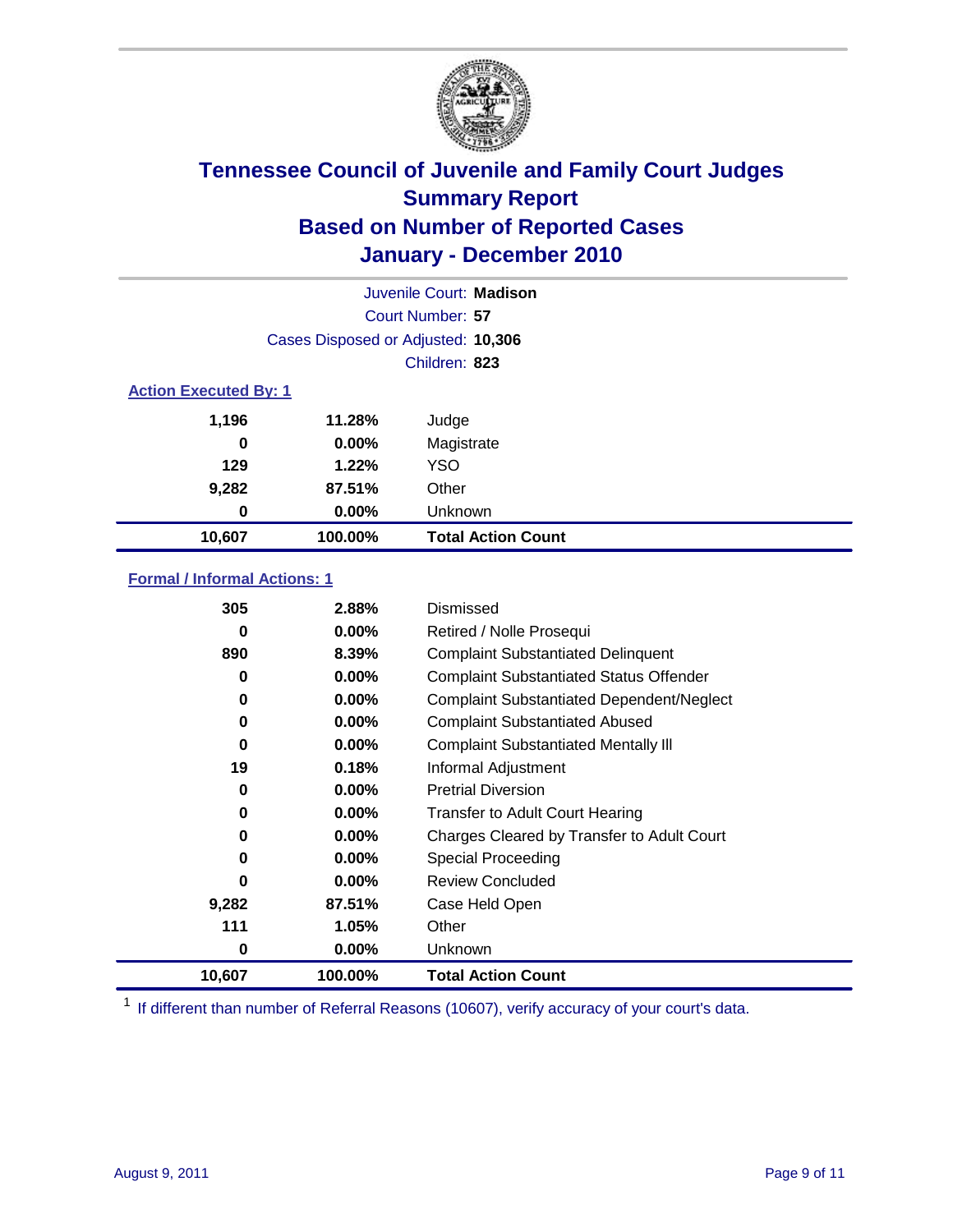

|                       |                                    | Juvenile Court: Madison                               |
|-----------------------|------------------------------------|-------------------------------------------------------|
|                       |                                    | Court Number: 57                                      |
|                       | Cases Disposed or Adjusted: 10,306 |                                                       |
|                       |                                    | Children: 823                                         |
| <b>Case Outcomes:</b> |                                    | There can be multiple outcomes for one child or case. |
| 260                   | 2.14%                              | <b>Case Dismissed</b>                                 |
| 1                     | 0.01%                              | Case Retired or Nolle Prosequi                        |
| 3                     | 0.02%                              | Warned / Counseled                                    |
| $\mathbf 2$           | 0.02%                              | <b>Held Open For Review</b>                           |
| 92                    | 0.76%                              | Supervision / Probation to Juvenile Court             |
| 0                     | 0.00%                              | <b>Probation to Parents</b>                           |
| 139                   | 1.14%                              | Referral to Another Entity for Supervision / Service  |
| 35                    | 0.29%                              | Referred for Mental Health Counseling                 |
| 16                    | 0.13%                              | Referred for Alcohol and Drug Counseling              |
| 0                     | 0.00%                              | <b>Referred to Alternative School</b>                 |
| 0                     | 0.00%                              | Referred to Private Child Agency                      |
| 2                     | 0.02%                              | Referred to Defensive Driving School                  |
| 41                    | 0.34%                              | Referred to Alcohol Safety School                     |
| 17                    | 0.14%                              | Referred to Juvenile Court Education-Based Program    |
| 0                     | 0.00%                              | Driver's License Held Informally                      |
| 0                     | 0.00%                              | <b>Voluntary Placement with DMHMR</b>                 |
| 0                     | 0.00%                              | <b>Private Mental Health Placement</b>                |
| 0                     | 0.00%                              | <b>Private MR Placement</b>                           |
| 25                    | 0.21%                              | Placement with City/County Agency/Facility            |
| 0                     | 0.00%                              | Placement with Relative / Other Individual            |
| 18                    | 0.15%                              | Fine                                                  |
| 143                   | 1.17%                              | <b>Public Service</b>                                 |
| 205                   | 1.68%                              | Restitution                                           |
| 1                     | 0.01%                              | <b>Runaway Returned</b>                               |
| 337                   | 2.77%                              | No Contact Order                                      |
| 312                   | 2.56%                              | Injunction Other than No Contact Order                |
| 0                     | 0.00%                              | <b>House Arrest</b>                                   |
| 2                     | 0.02%                              | <b>Court Defined Curfew</b>                           |
| 128                   | 1.05%                              | Dismissed from Informal Adjustment                    |
| 0                     | 0.00%                              | <b>Dismissed from Pretrial Diversion</b>              |
| 1                     | 0.01%                              | <b>Released from Probation</b>                        |
| 0                     | 0.00%                              | <b>Transferred to Adult Court</b>                     |
| 0                     | $0.00\%$                           | <b>DMHMR Involuntary Commitment</b>                   |